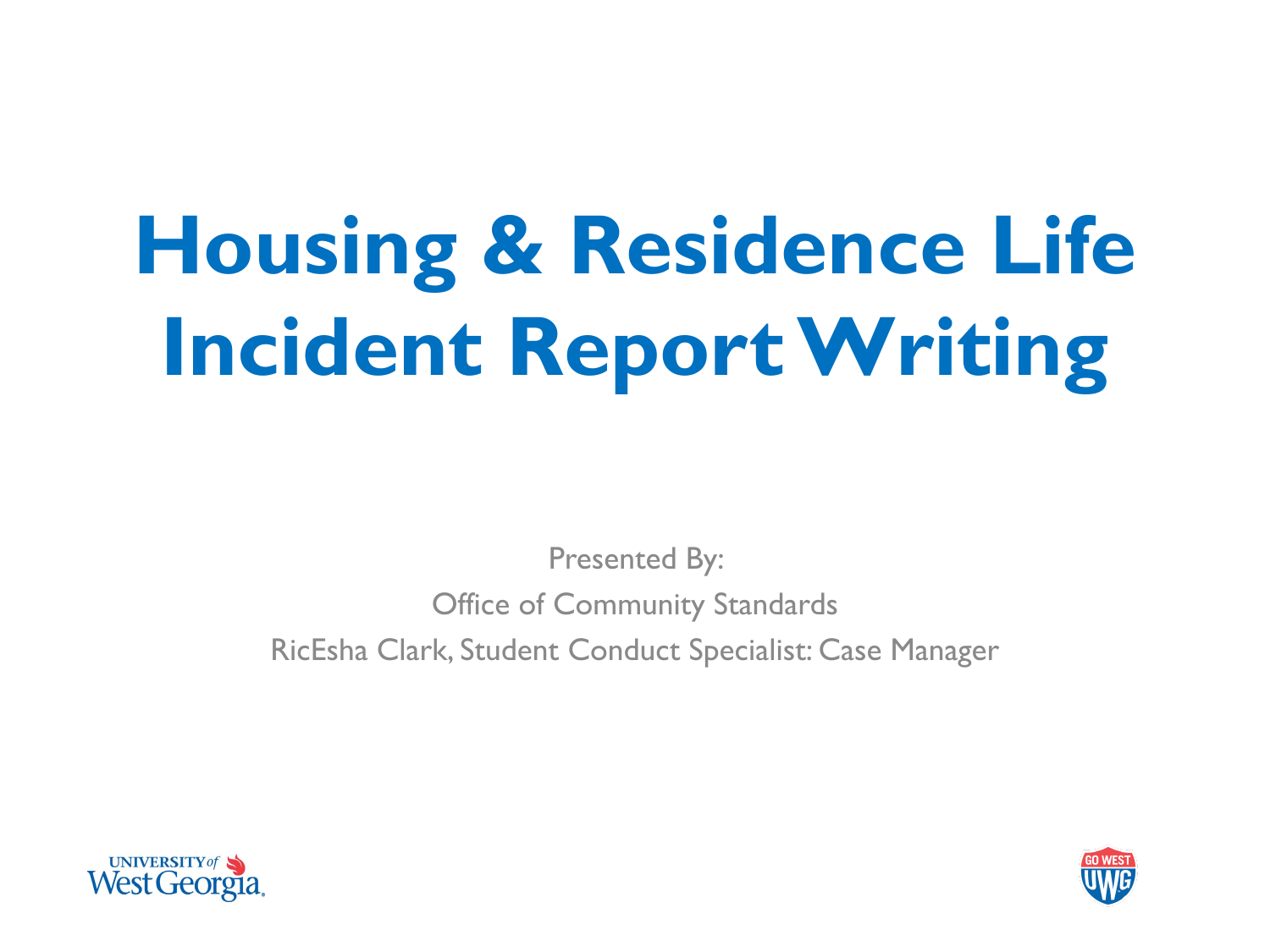## **Objectives:**

- $\checkmark$  Understand the purpose of writing accurate, unbiased incident reports
- $\checkmark$  The formatting and mechanics of incident reports
- $\checkmark$  Hear about some common mistakes
- $\checkmark$  See sample incident reports and practice



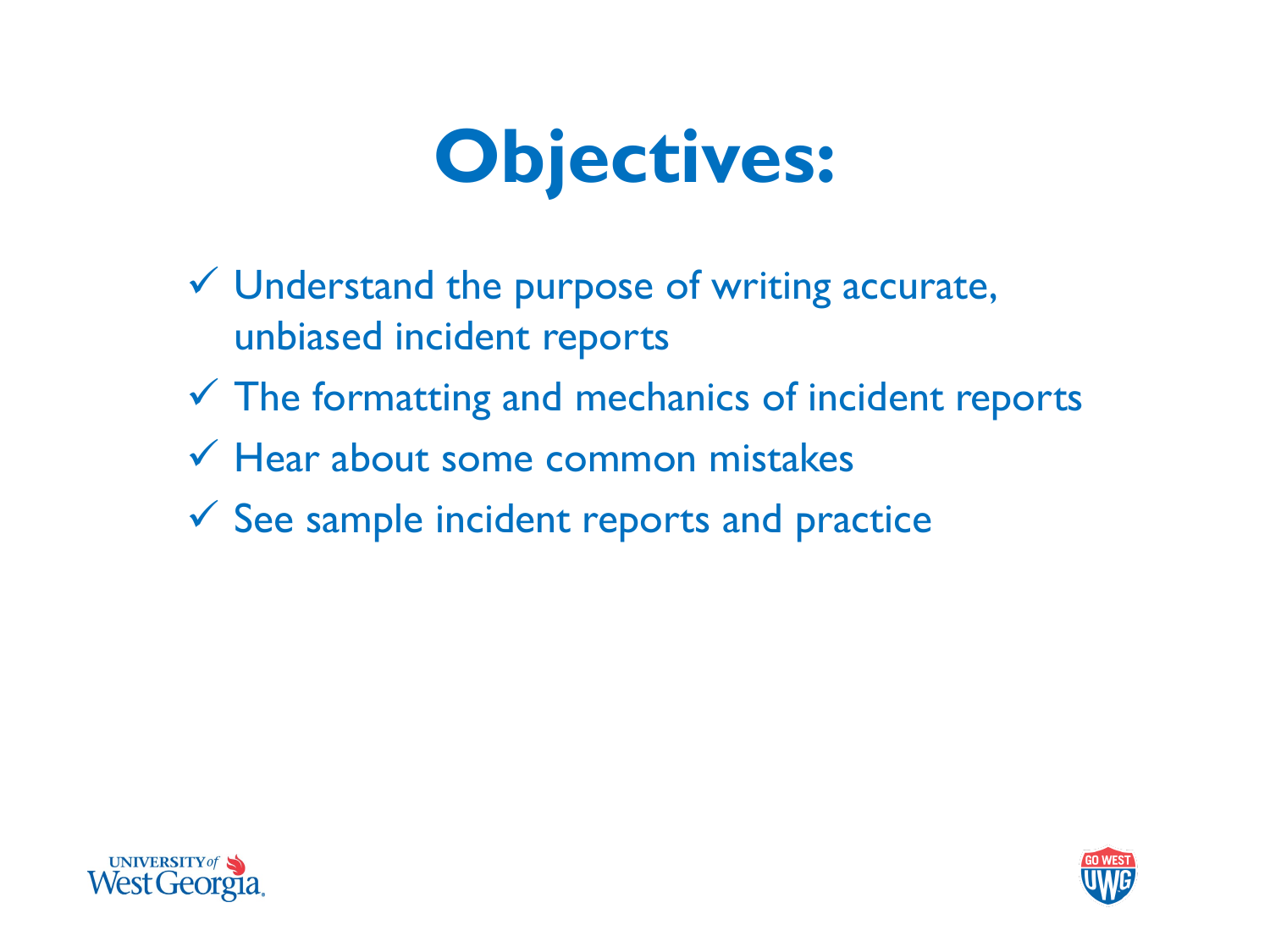#### **Purpose and Importance of Incident Reporting:**

#### **Purpose:**

• To provide an unbiased account of events to professional staff members who may not have been on scene during the incident.

#### **Importance:**

- The incident report serves as an official report of the incident and will be discussed or investigated at a later date.
- This official report will allow professional staff such as our Dean of Students, Office of Community Standards staff, Counselors, Title IX Coordinator, UPD, and/or others, an opportunity to follow up with the students involved.
- By documenting these incidents, UWG is able to see and analyze different trends in the behaviors of our students.



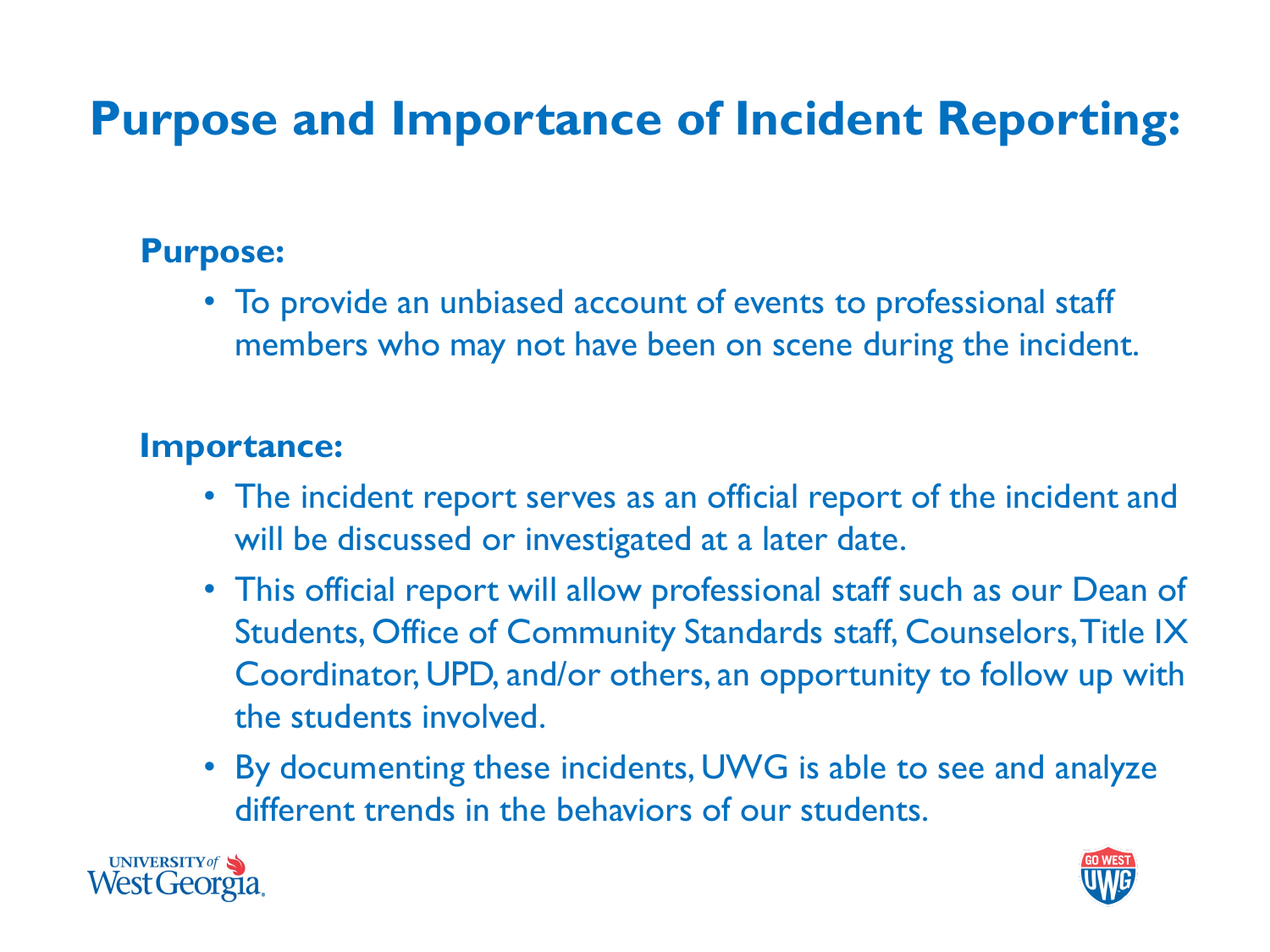### Step One:

#### Know the facts and individuals involved!

- Use your senses and make notes on what you see, smell, and hear.
- $\checkmark$  Be sure to record the names and titles of all involved parties (i.e. Resident Julie Jones, Resident Assistant Rick Ryan, UPD Officer Dan Daniels).
- $\checkmark$  In addition to titles, record student ID numbers, building and room number, and note the type of incident/violation(s).
- $\checkmark$  Include important quotes and inappropriate language, even if it is hurtful.
- $\checkmark$  If appropriate take pictures of the violation.



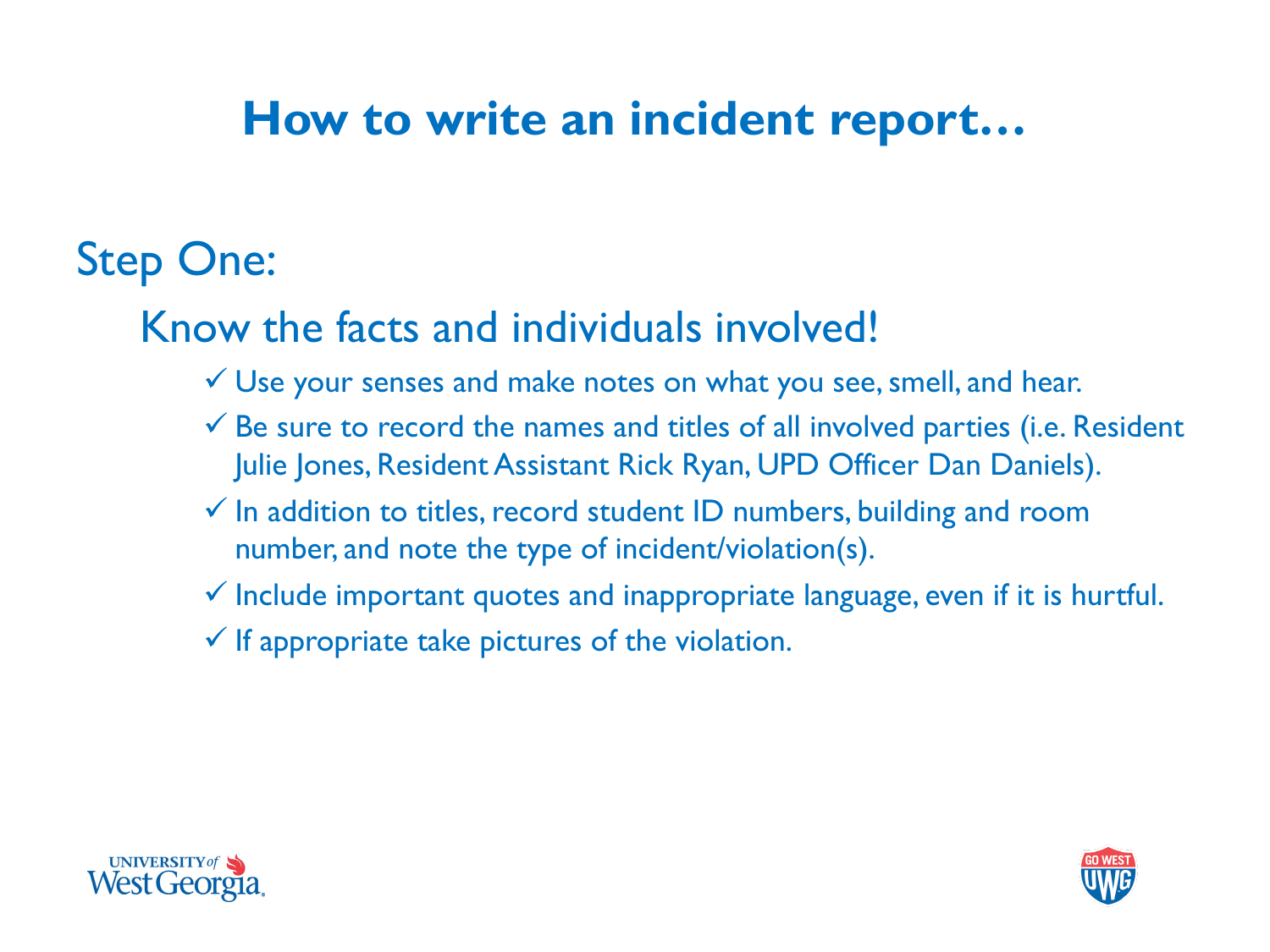#### Step Two:

#### Write in third person!

- $\checkmark$  Assume that the reader does not know you and they do not know any of the involved parties. Writing in third person will provide clarity for the reader.
- $\checkmark$  The first time you refer to a staff member, whether it is yourself or anyone else, use the person's entire job title, ex: Desk Attendant (DA) Beth Brown, Resident Assistant (RA) Casey Clay, or Residence Life Coordinator (RLC) Jon Jordan.
- $\checkmark$  The first time you reference a resident put their entire name, ex: Resident Michael Mills, Resident Carl Cook. After the first time you reference a resident put Resident (with capital "R") and last name, ex: Resident Mills, Resident Cook.
- $\checkmark$  Do not use pronouns for people (she, he, them, ect.), it can make the report very confusing, use the actual name, even if it seems repetitive.
- When referring to parents please put "Resident Carl Cook's mother, Mrs. Cook" some parents and residents have different last names. After the first time it is okay to just put "Mrs. Cook."
- $\checkmark$  It is ok to lump residents together with one "Residents" ex: instead of "Resident Mills, Resident Smith, and Resident Cook were in the hallway" you can say "Residents Mills, Smith, and Cook were in the hallway".



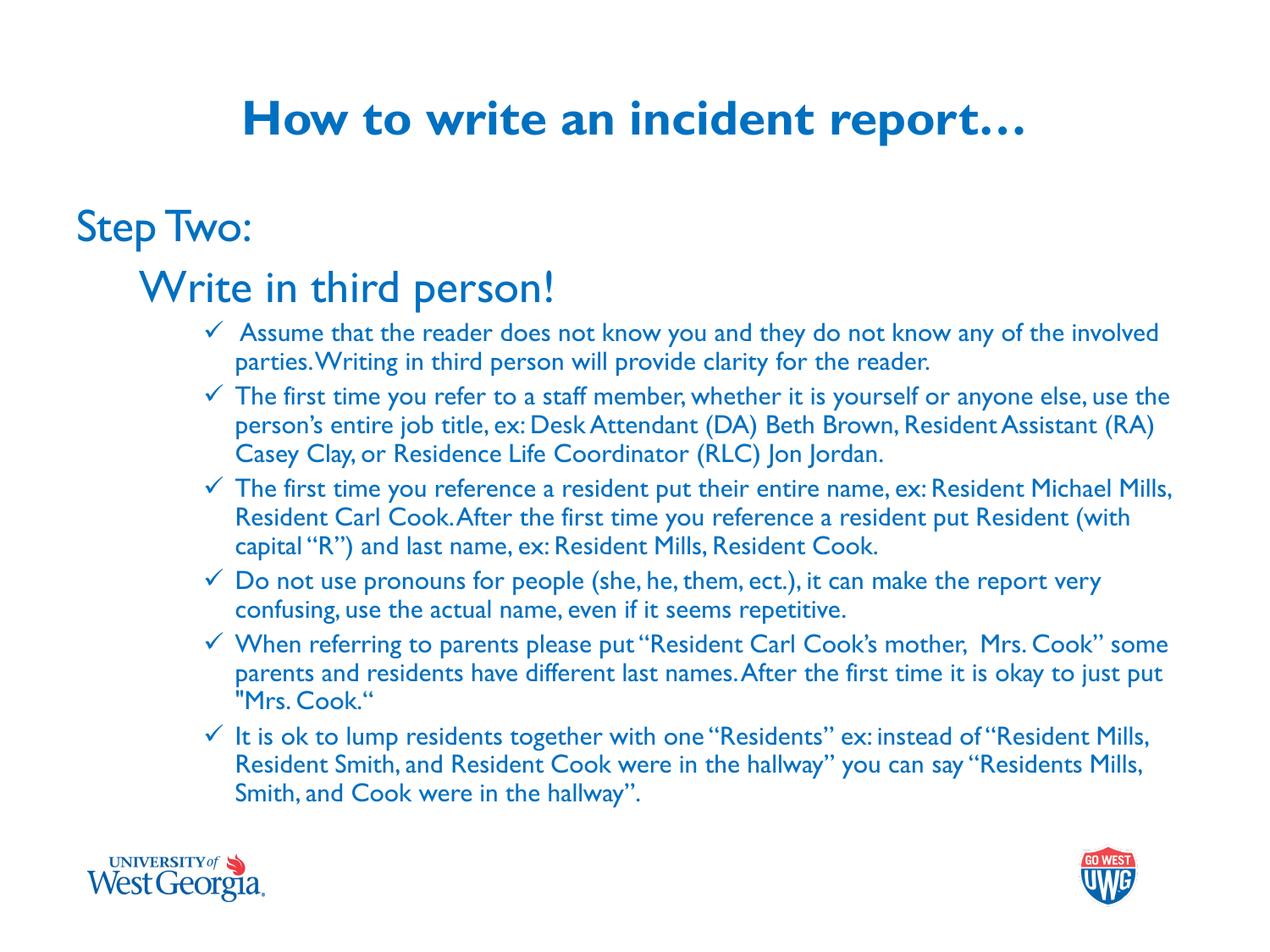#### Step Three:

#### Be detailed and objective!

- $\checkmark$  Your narrative should also reflect statements made by the involved parties.
- $\checkmark$  It may feel counterintuitive, but it is a good practice to start most sentences with the person's title and name, followed by an action such as said, stated, or explained.
- $\checkmark$  You should also focus on providing the who, what, when, where, why, and how without interjecting your personal feelings about the incident.



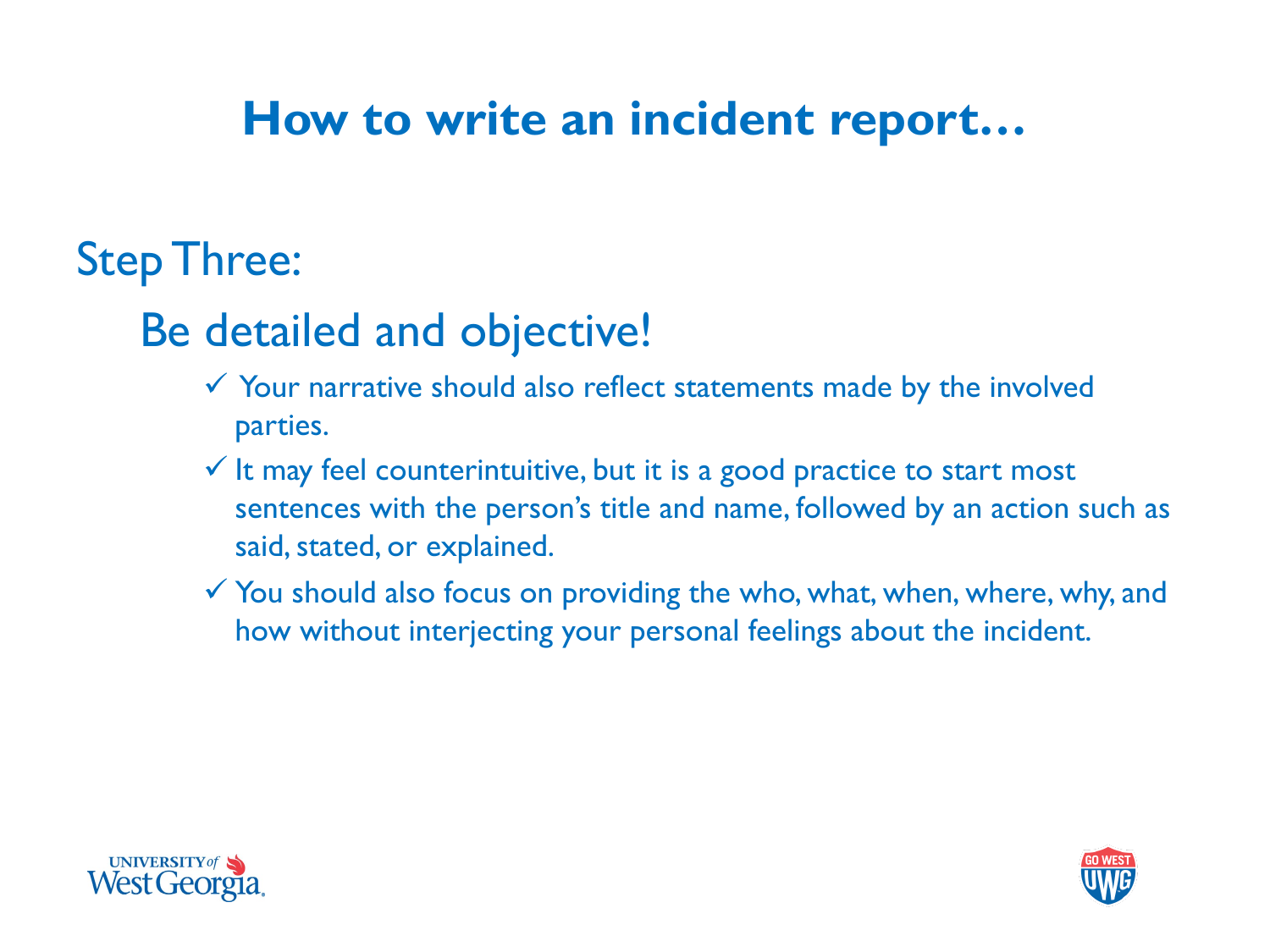### Step Four:

#### Write immediately and chronologically!

- $\checkmark$  Write the incident report promptly. Try to submit it within an hour of the incident!
- Create a detailed timeline of events to help provide more logical and easyto-understand narrative of the events.



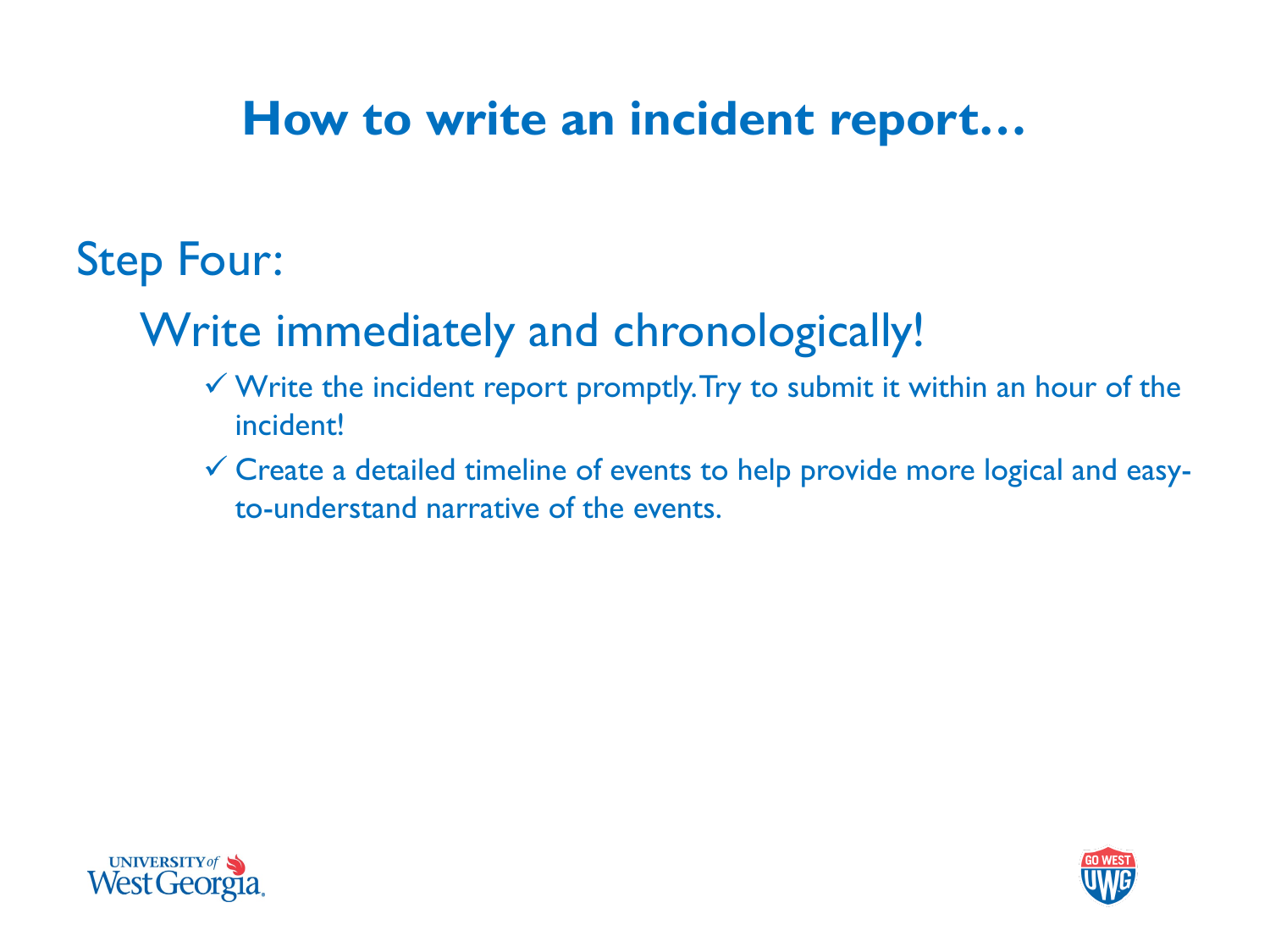#### Step Five:

#### Proofread before you submit!

- $\checkmark$  Make sure the report is written professionally with accurate spelling and grammar. If it helps, write it in a Word document first, then copy and paste into the IR.
- $\checkmark$  Complete every section of the incident report form.
- $\checkmark$  Include time, date, location, individuals involved, and reason for you being there in the body of text, not just in the required fields.



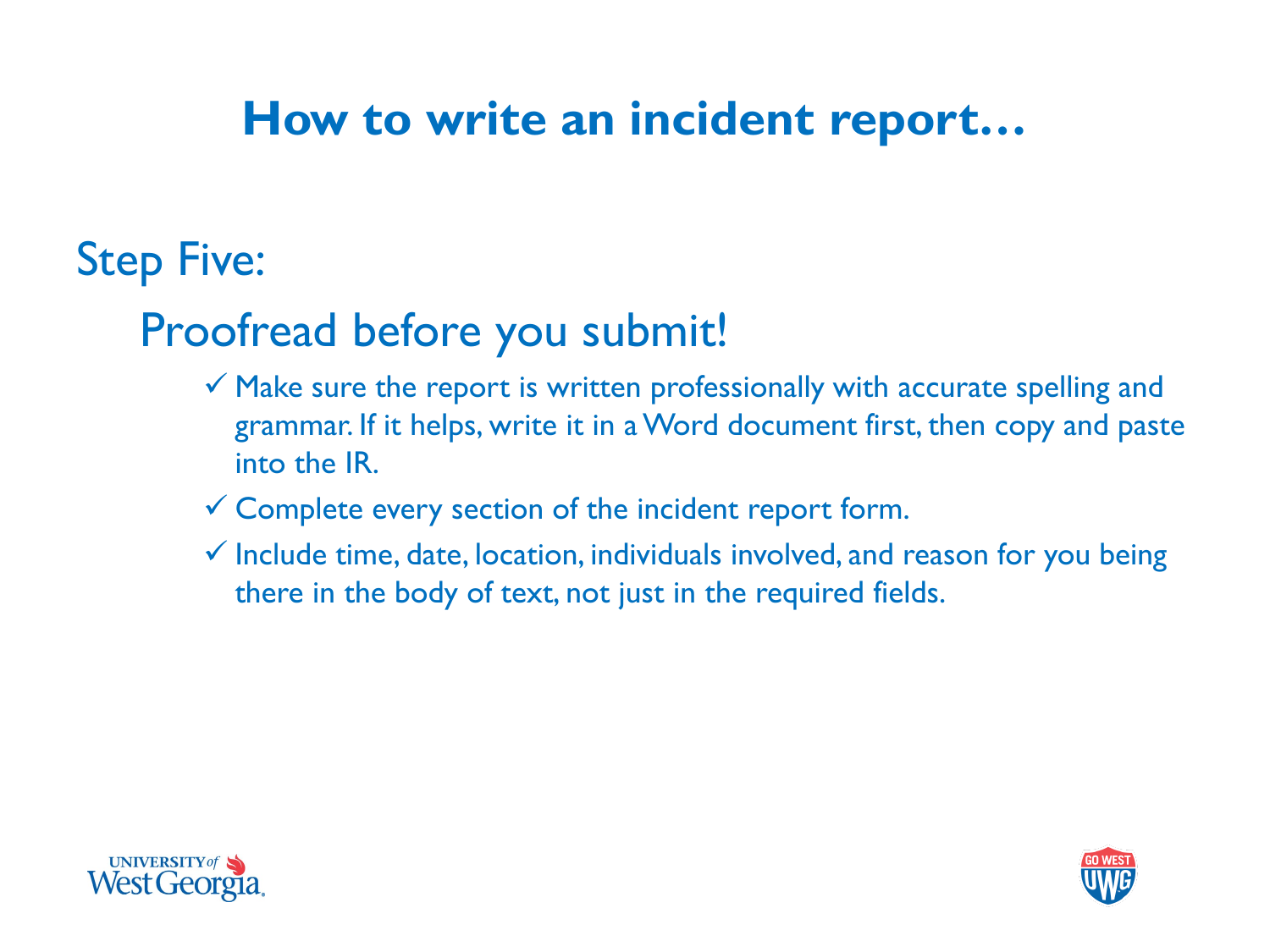#### **Common Mistakes**

 $\checkmark$  Involved Parties Section

- Do not included yourself in the involve parties section
- **Role of the Parties:** 
	- Alleged student who may be charged with a violation of the student code of conduct
	- Victim the person affected by the alleged misconduct
	- Witness individual who saw, overheard, or has additional information regarding the incident
	- Student Concern student who may have taken an action that gives cause for concern, but may or may not have violated the student code of conduct

 $\checkmark$  Not giving accurate information or omitting information

Uploading a picture that doesn't match the narrative

 $\checkmark$  Including personal opinions as facts



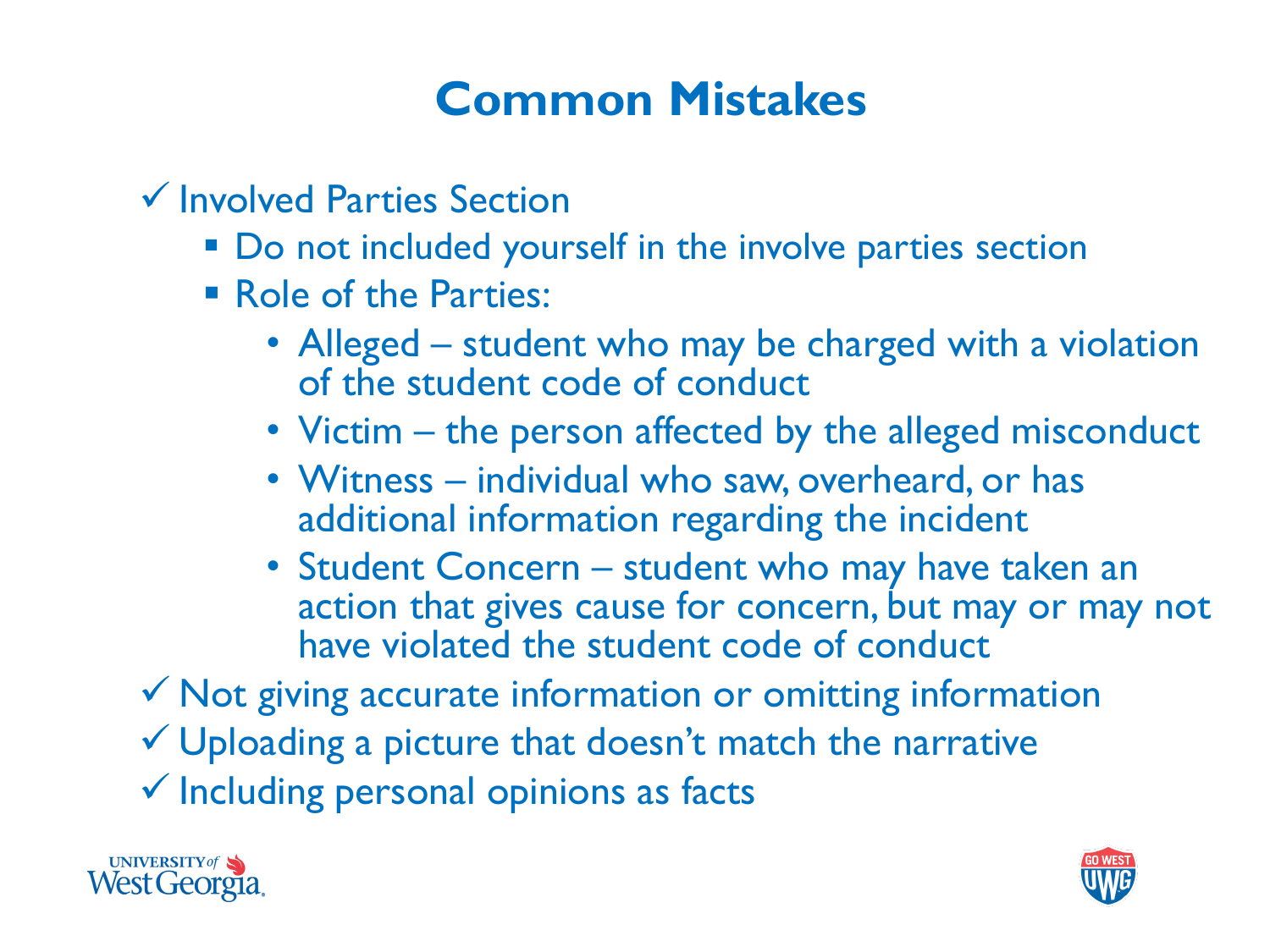#### **A Good Incident Report…**

- $\checkmark$  Includes chronological dates, times, and locations for when/where the incident occurred
- $\checkmark$  Is written in the third person
- $\checkmark$  Identifies those involved, including witnesses, and additional staff
- $\checkmark$  Names and ID numbers should be taken from their ID
- $\checkmark$  Use first and last name initially, and then their last name
- $\checkmark$  If two people have the same last name then include initials from their first name
- $\checkmark$  Use appropriate titles and subsequent abbreviations (ex. Resident Assistant, RA)
- $\checkmark$  Is clear, concise, grammatically error free, and is professionally written
- $\checkmark$  Includes strictly objective facts, not opinions, guesses, or assumptions
- $\checkmark$  You should include whether those involved were cooperative or not, but be sure to back up this opinion with facts that show they were/weren't
- $\checkmark$  Provides all requested and required information
- $\checkmark$  Quote word for word what people say that is relevant to the incident



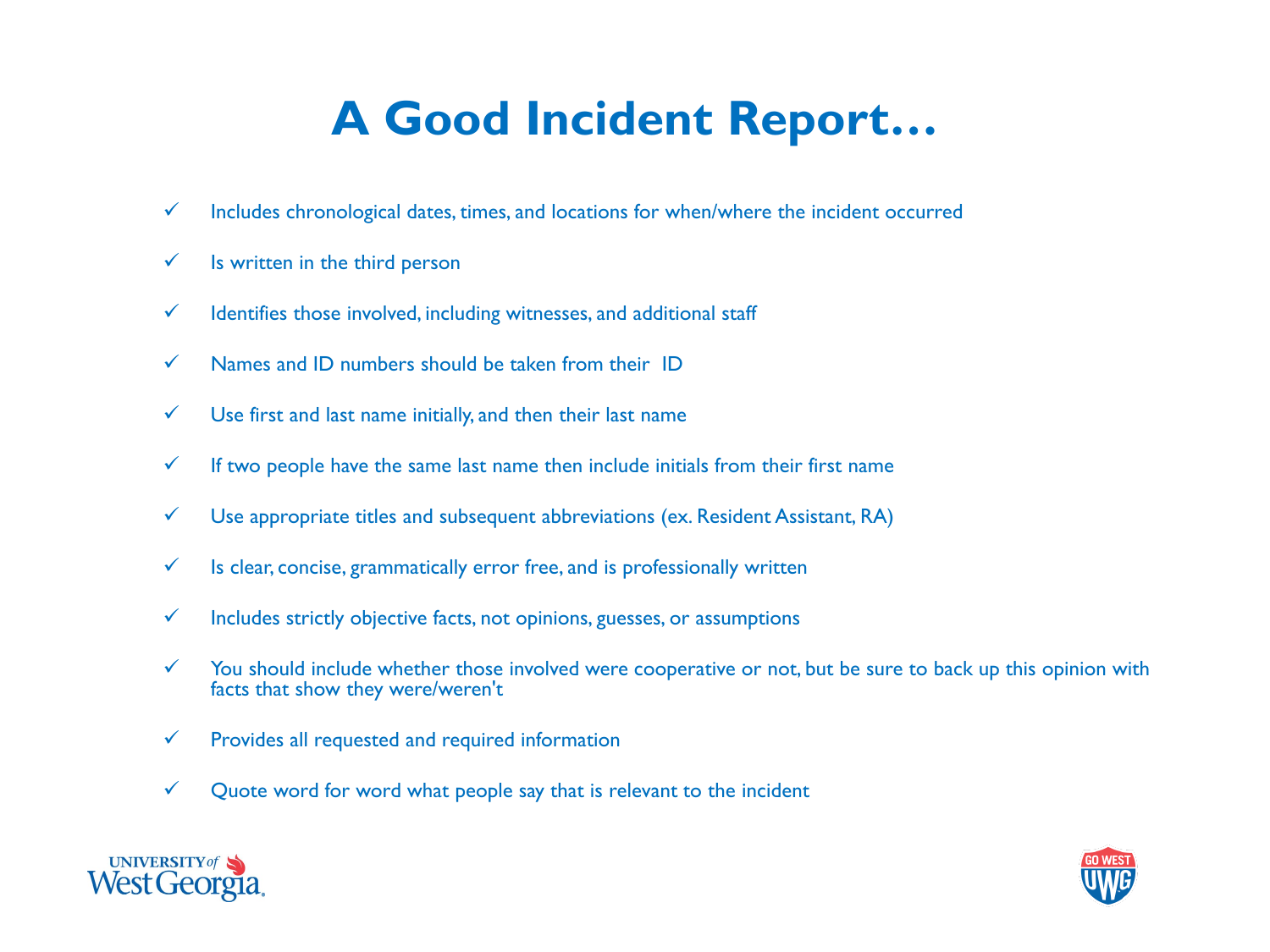## NOW…… Time to practice!



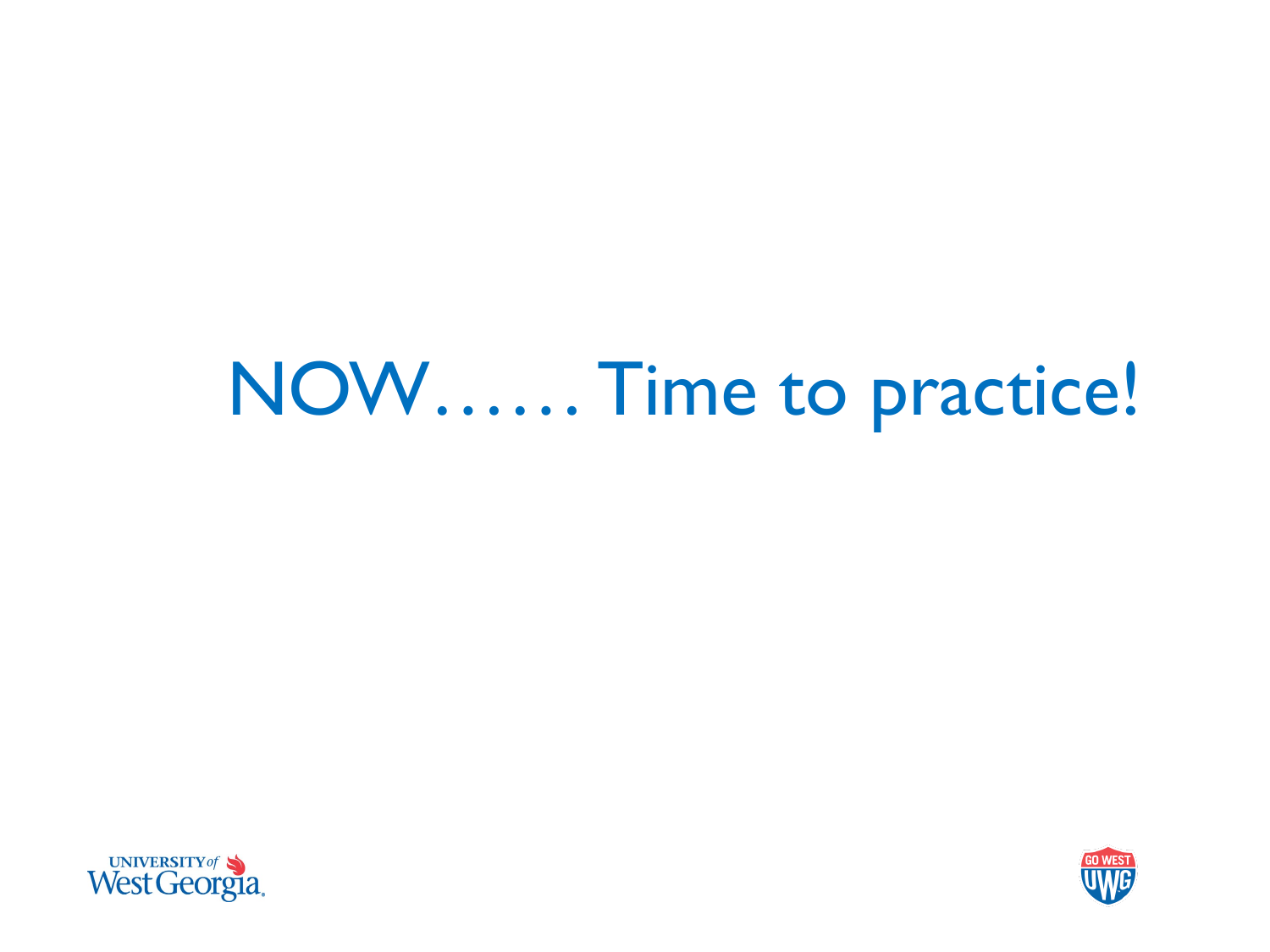#### **Sample Bad Incident Report**

I was chilling in Gunn and heard something. I knocked on the door and John answered. I told him he couldn't drink in his room because aint 21. John shoulda known that, cuz he'd been to my floor meeting. I told John and the other guy in the room to dump out the beer. They're both cool dudes and shouldn't be punished for having beer on the floor. I mean, it was the end of the semester and just a few beers and he dumped it out. Oh, I told em to have a great night when they closed the door.

\*\*Rewrite this report\*\*



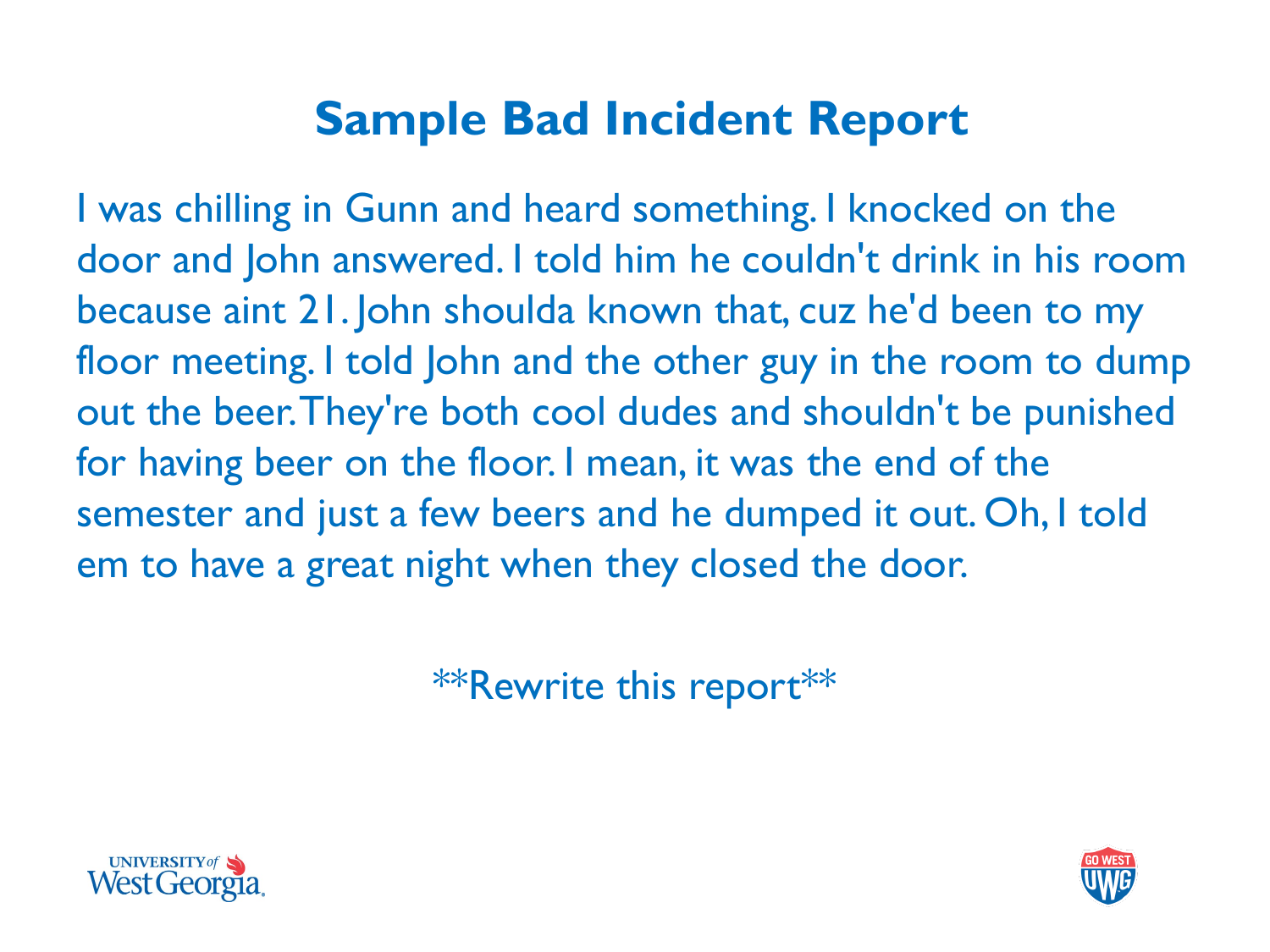#### **Sample Good Incident Report**

At approximately 12:35am on Thursday, December 16, 2020 Resident Assistant (RA) Peter Parker was doing rounds on second floor of Gunn Hall when he heard loud music and yelling coming from room 231. As RA Parker approached room 231, he also heard the sound of cans being opened and chants of "chug, chug, chug." When RA Parker arrived at the door to room 231, a male voice from inside the room said "I'm so glad that the semester is over. I'm going to party all night." RA Parker knocked on the door and announced himself as the RA on duty. Immediately after RA Parker knocked on the door, RA Parker heard the loud music being turned down and rustling of cans inside the room. As RA Parker was getting ready to knock again, Resident John James opened the door. RA Parker greeted Resident James and explained that he had heard loud music and conversations about drinking coming from inside the room. RA Parker asked Resident James if there was any alcohol in the room. Resident James explained that he and his roommate, Resident Sam Smith, had a few beers because they were celebrating being done with finals. RA Parker asked to see Residents James and Smith's id. While writing down their information RA Parker asked if the residents of the room were 21 or over, and both Residents James and Smith indicated that they were not.



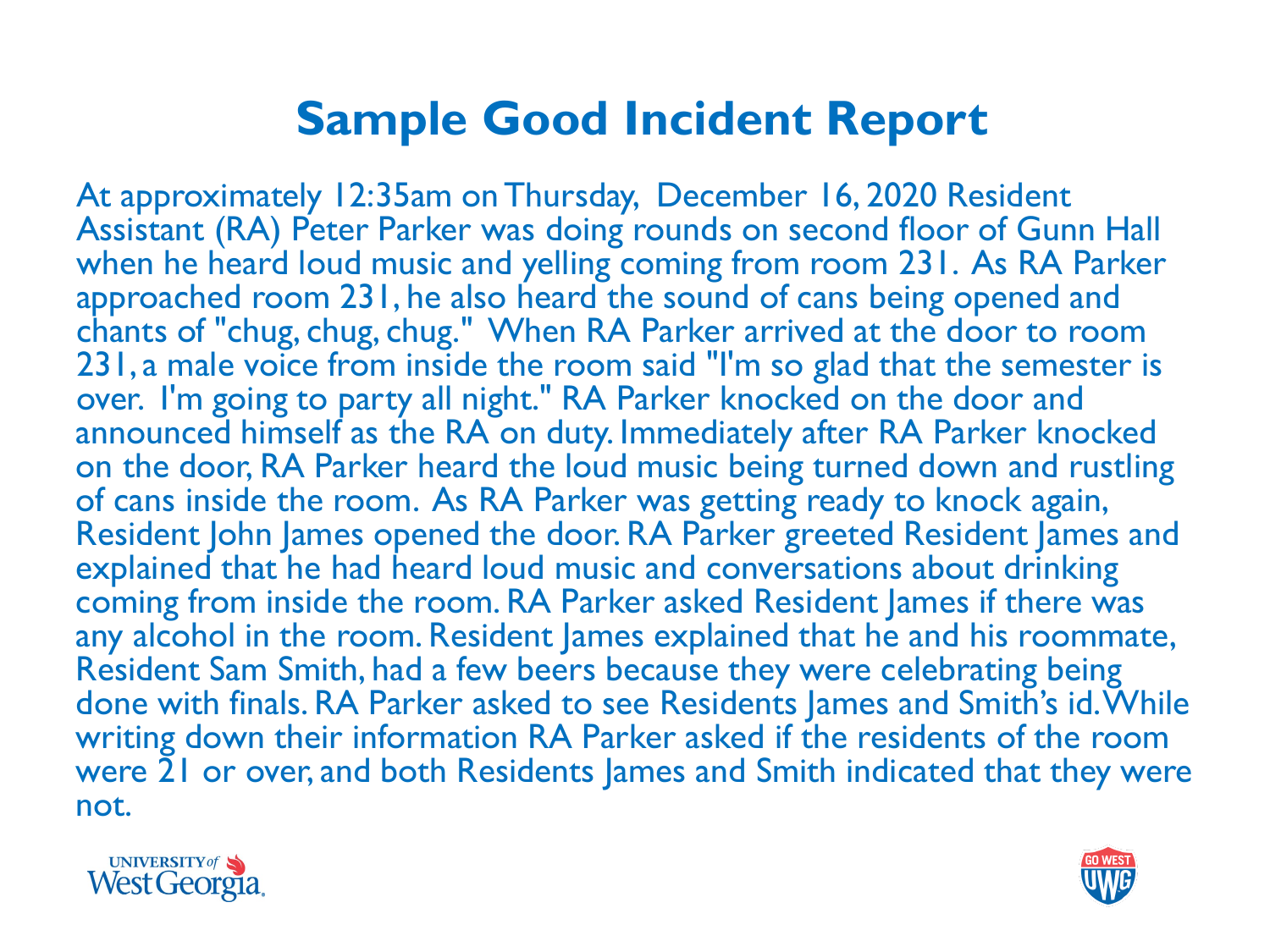#### **Sample Good Incident Report (Cont'd)**

RA Parker reminded Residents James and Smith of the university's alcohol policy, and stated that he needed the residents to collect all the alcohol that was in the room to be disposed of in the bathroom. RA Parker watched as Resident Smith opened the refrigerator and produced eight cans of Bud Light (two cans were open and partially consumed and six were unopened), along with a half-full bottle of Captain Morgan rum. RA Parker did a visual scan of the room and saw no indication of additional alcohol or any other policy violations. RA Parker then escorted Residents James and Smith to the bathroom and asked them to pour out the remaining alcohol in the sink and recycle the cans and bottle. Residents James and Smith complied and asked RA Parker what would happen now. RA Parker explained that he would be documenting the situation and that the office of community standards will review the report and contact you. Both Residents James and Smith were compliant throughout the entire incident.